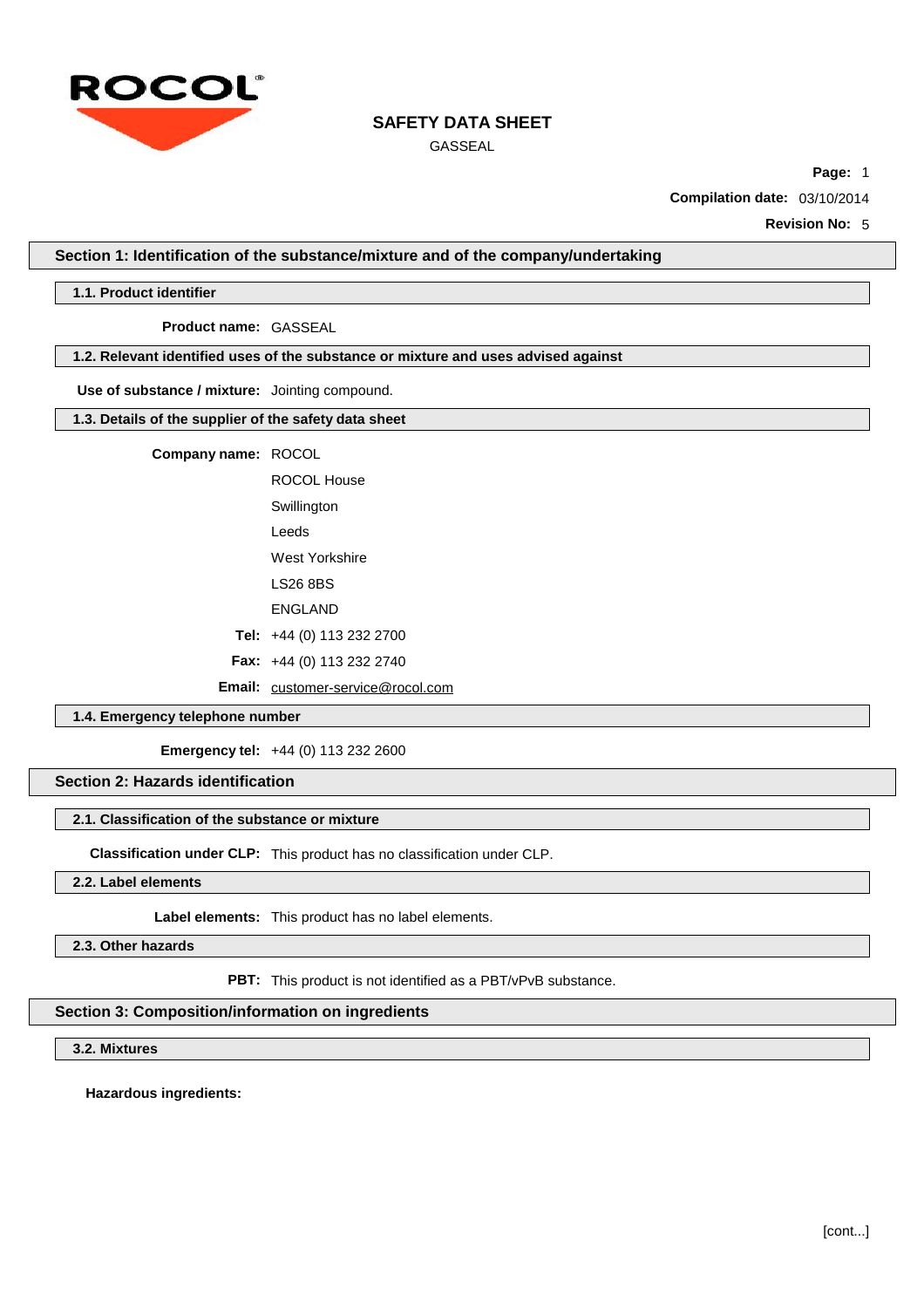# GASSEAL

### **Page:** 2

### CALCIUM CARBONATE

| <b>EINECS</b> | CAS       | <b>CHIP Classification</b>                              | CLP Classification | Percent |
|---------------|-----------|---------------------------------------------------------|--------------------|---------|
| 2151-79-6     | 1317-65-3 | Substance with a Community<br>workplace exposure limit. |                    | 50-70%  |

#### **Section 4: First aid measures**

#### **4.1. Description of first aid measures**

**Skin contact:** Wash immediately with plenty of soap and water.

**Eye contact:** Bathe the eye with running water for 15 minutes.

**Ingestion:** Wash out mouth with water.

#### **4.2. Most important symptoms and effects, both acute and delayed**

**Skin contact:** There may be mild irritation at the site of contact.

**Eye contact:** There may be irritation and redness.

**Ingestion:** There may be soreness and redness of the mouth and throat.

**Inhalation:** No symptoms.

#### **4.3. Indication of any immediate medical attention and special treatment needed**

## **Section 5: Fire-fighting measures**

### **5.1. Extinguishing media**

**Extinguishing media:** Use water spray to cool containers. Alcohol or polymer foam. Dry chemical powder.

Carbon dioxide.

## **5.2. Special hazards arising from the substance or mixture**

**Exposure hazards:** In combustion emits toxic fumes.

**5.3. Advice for fire-fighters**

**Advice for fire-fighters:** Wear self-contained breathing apparatus. Wear protective clothing to prevent contact

with skin and eyes.

# **Section 6: Accidental release measures**

# **6.1. Personal precautions, protective equipment and emergency procedures**

**Personal precautions:** Refer to section 8 of SDS for personal protection details.

## **6.2. Environmental precautions**

**Environmental precautions:** Do not discharge into drains or rivers.

# **6.3. Methods and material for containment and cleaning up**

**Clean-up procedures:** Transfer to a closable, labelled salvage container for disposal by an appropriate

method.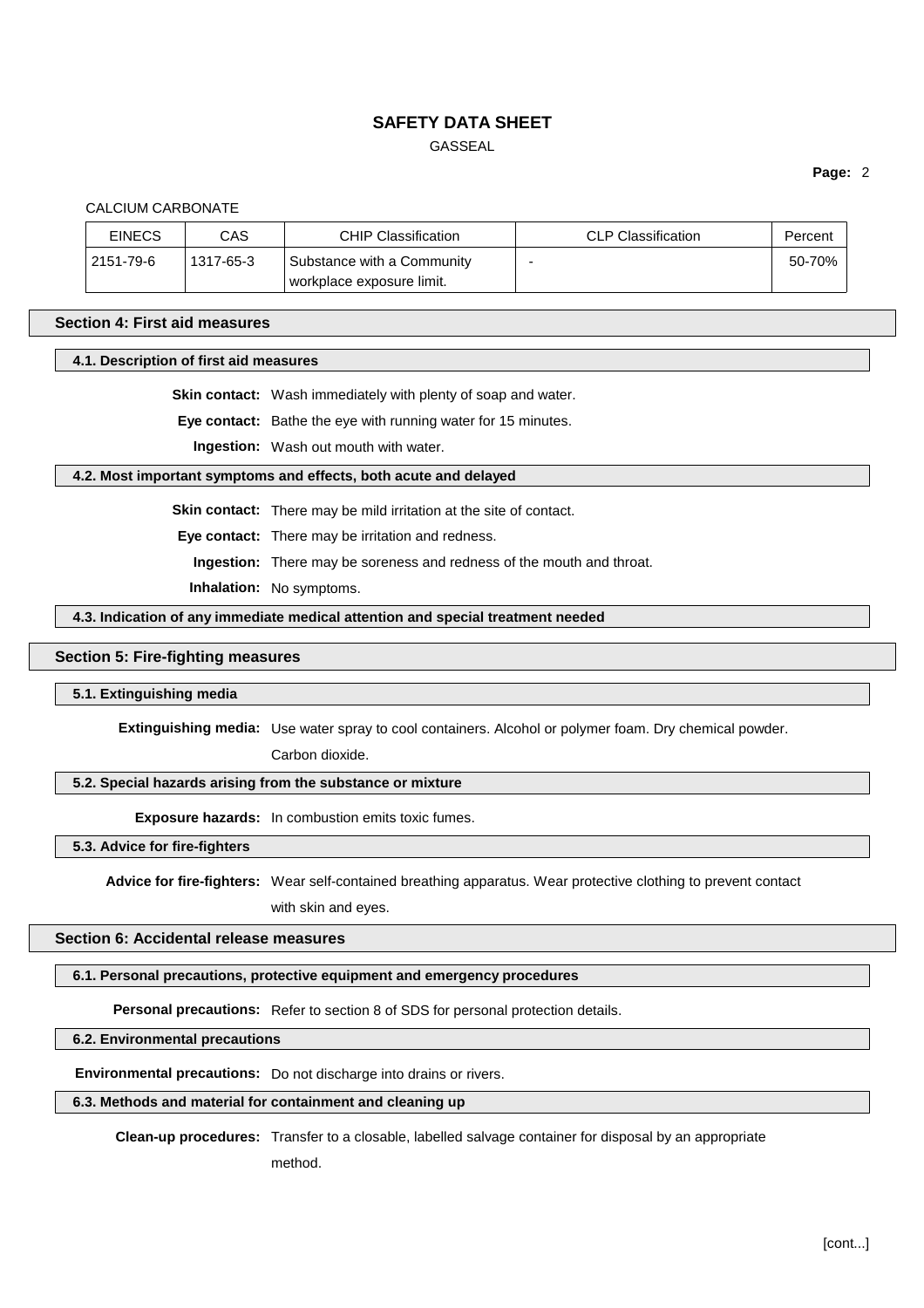# GASSEAL

**Page:** 3

**6.4. Reference to other sections**

# **Section 7: Handling and storage**

### **7.1. Precautions for safe handling**

**Handling requirements:** Avoid direct contact with the substance.

### **7.2. Conditions for safe storage, including any incompatibilities**

**Storage conditions:** Store in cool, well ventilated area.

**Suitable packaging:** Must only be kept in original packaging.

**7.3. Specific end use(s)**

### **Section 8: Exposure controls/personal protection**

**8.1. Control parameters**

# **Hazardous ingredients:**

### **CALCIUM CARBONATE**

| Workplace exposure limits: |       |            | Respirable dust |                  |              |
|----------------------------|-------|------------|-----------------|------------------|--------------|
|                            | State | 8 hour TWA | 15 min. STEL    | 8 hour TWA       | 15 min. STEL |
|                            | UK    |            |                 | $4 \text{ mg/m}$ |              |

**DNEL/PNEC Values**

**DNEL / PNEC** No data available.

**8.2. Exposure controls**

**Respiratory protection:** Respiratory protection not normally required.

**Hand protection:** Protective gloves.

**Eye protection:** Safety glasses with side-shields.

**Skin protection:** Protective clothing.

# **Section 9: Physical and chemical properties**

# **9.1. Information on basic physical and chemical properties**

| <b>State: Paste</b>                   |                                                  |                           |
|---------------------------------------|--------------------------------------------------|---------------------------|
|                                       | <b>Colour: Off-white</b>                         |                           |
|                                       | <b>Odour:</b> Barely perceptible odour           |                           |
| <b>Evaporation rate: Negligible</b>   |                                                  |                           |
|                                       | <b>Oxidising:</b> Non-oxidising (by EC criteria) |                           |
| <b>Solubility in water:</b> Insoluble |                                                  |                           |
|                                       | <b>Viscosity:</b> Highly viscous                 |                           |
| <b>Flash point °C:</b> $>200$         |                                                  | Autoflammability°C: > 200 |
| Relative density: 1.1                 |                                                  |                           |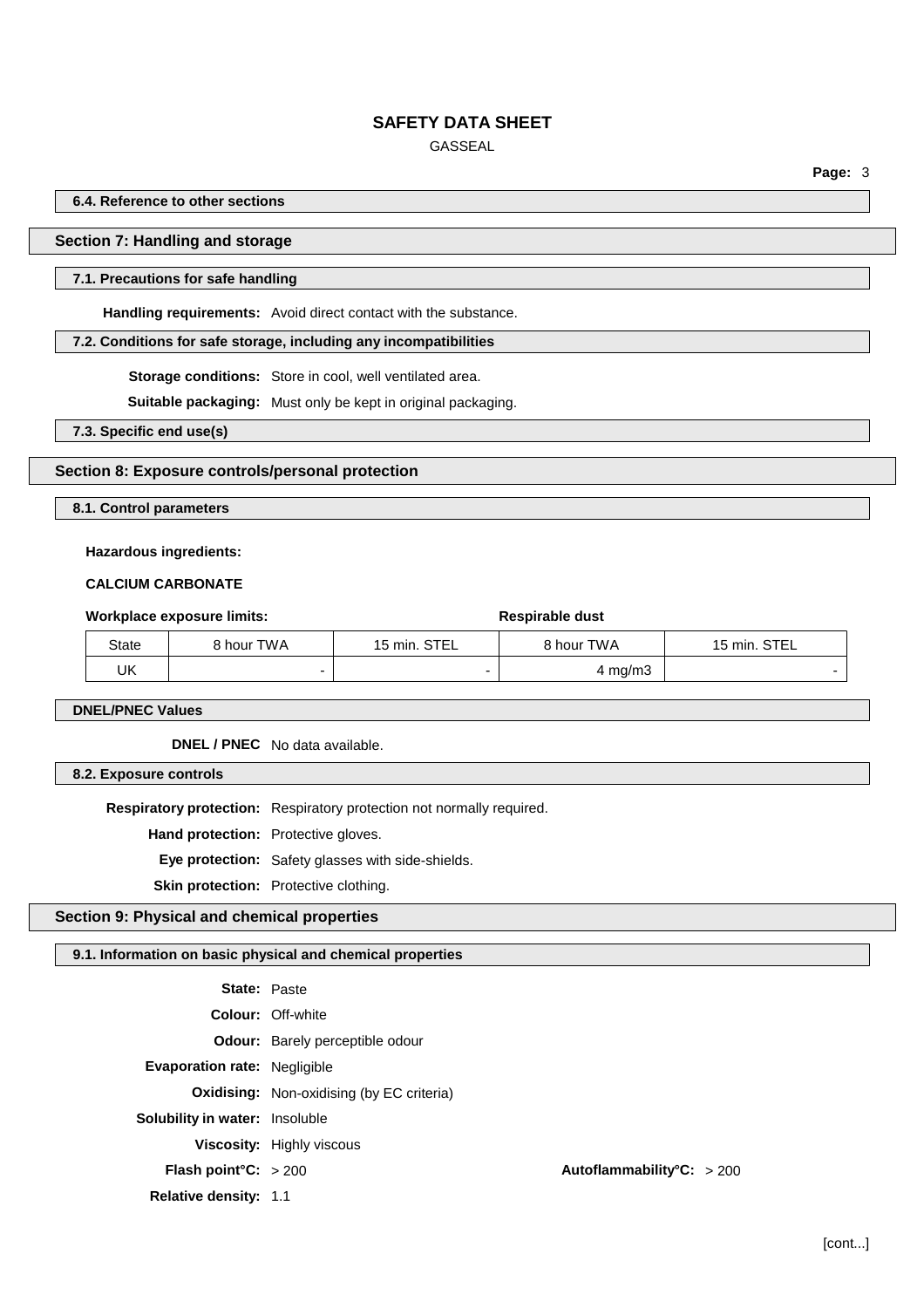GASSEAL

**Page:** 4

### **9.2. Other information**

**Other information:** No data available.

# **Section 10: Stability and reactivity**

#### **10.1. Reactivity**

**Reactivity:** Stable under recommended transport or storage conditions.

**10.2. Chemical stability**

**Chemical stability:** Stable under normal conditions.

#### **10.3. Possibility of hazardous reactions**

**Hazardous reactions:** Hazardous reactions will not occur under normal transport or storage conditions.

#### **10.4. Conditions to avoid**

**Conditions to avoid:** Heat. Direct sunlight.

# **10.5. Incompatible materials**

**Materials to avoid:** Strong oxidising agents. Strong reducing agents.

### **10.6. Hazardous decomposition products**

**Haz. decomp. products:** In combustion emits toxic fumes of carbon dioxide / carbon monoxide.

### **Section 11: Toxicological information**

**11.1. Information on toxicological effects**

#### **Hazardous ingredients:**

#### **CALCIUM CARBONATE**

| $\overline{OR'}$<br><b>VUL</b> | ، ب<br>. | D50<br>LDOU<br>__ | $-2000$<br>. . | ma/ka<br>.<br>. . |
|--------------------------------|----------|-------------------|----------------|-------------------|
|--------------------------------|----------|-------------------|----------------|-------------------|

**Toxicity values:** No data available.

**Symptoms / routes of exposure**

**Skin contact:** There may be mild irritation at the site of contact.

**Eye contact:** There may be irritation and redness.

**Ingestion:** There may be soreness and redness of the mouth and throat.

**Inhalation:** No symptoms.

# **Section 12: Ecological information**

**12.1. Toxicity**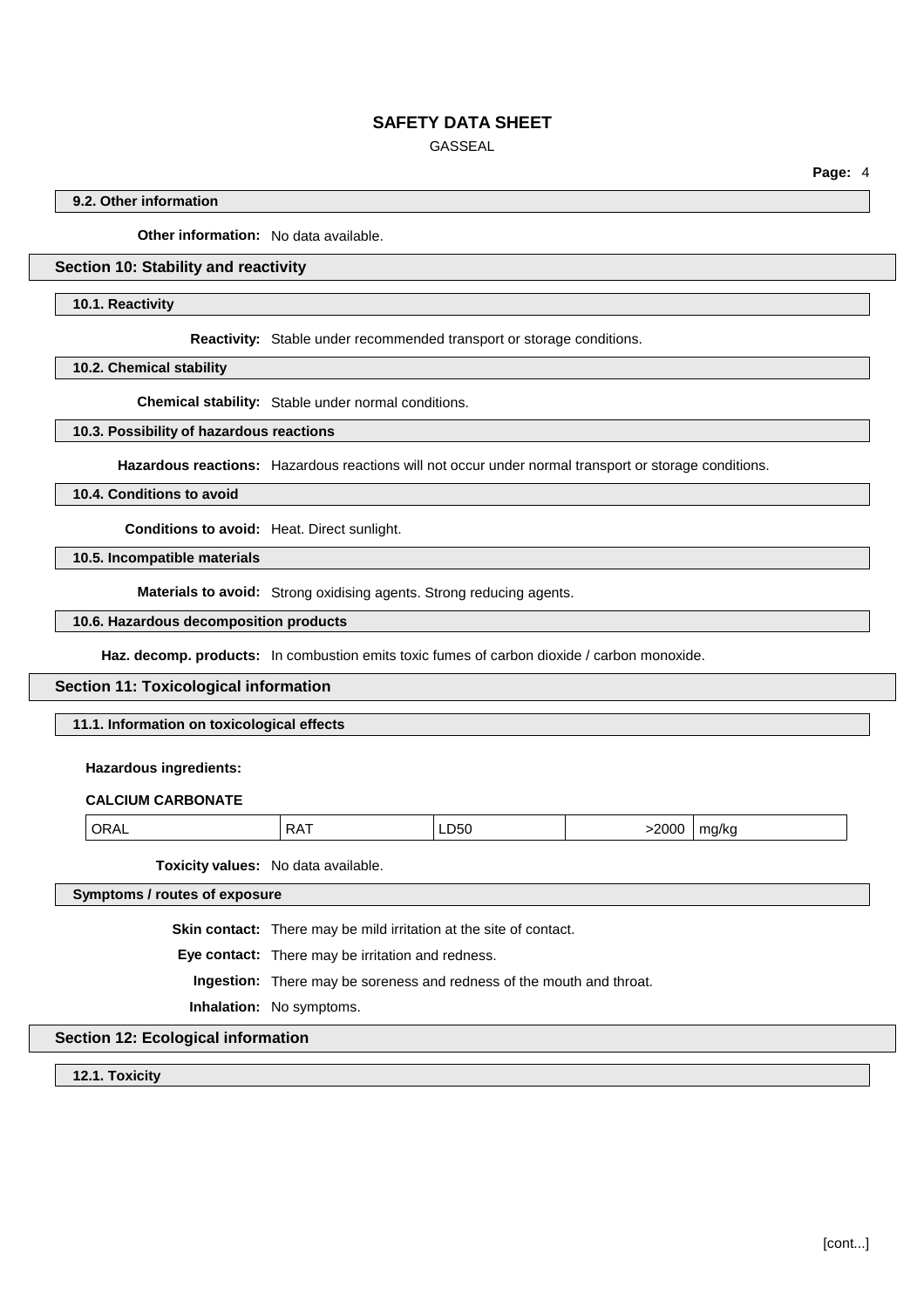# **SAFETY DATA SHEET** GASSEAL

**Page:** 5

#### **Hazardous ingredients:**

#### **CALCIUM CARBONATE**

| ALGAE          | 72H ErC50 | >100 | mq/l |
|----------------|-----------|------|------|
| <b>DAPHNIA</b> | 48H EC50  | >100 | mq/l |
| <b>FISH</b>    | 96H LC50  | >100 | g/l  |

#### **12.2. Persistence and degradability**

**Persistence and degradability:** Only slightly biodegradable.

**12.3. Bioaccumulative potential**

**Bioaccumulative potential:** No bioaccumulation potential.

**12.4. Mobility in soil**

**Mobility:** Non-volatile. Absorbed only slowly into soil.

### **12.5. Results of PBT and vPvB assessment**

**PBT identification:** This product is not identified as a PBT/vPvB substance.

**12.6. Other adverse effects**

### **Section 13: Disposal considerations**

#### **13.1. Waste treatment methods**

**Disposal of packaging:** Dispose of in a regulated landfill site or other method for hazardous or toxic wastes.

**NB:** The user's attention is drawn to the possible existence of regional or national

regulations regarding disposal.

#### **Section 14: Transport information**

**Transport class:** This product does not require a classification for transport.

# **Section 15: Regulatory information**

**15.1. Safety, health and environmental regulations/legislation specific for the substance or mixture**

### **15.2. Chemical Safety Assessment**

# **Section 16: Other information**

#### **Other information**

| <b>Other information:</b> This safety data sheet is prepared in accordance with Commission Regulation (EU) No |
|---------------------------------------------------------------------------------------------------------------|
| 453/2010.                                                                                                     |
| <b>Legend to abbreviations:</b> $PNEC = predicted no effect level$                                            |
| $DNEL = derived no effect level$                                                                              |
| $LD50$ = median lethal dose                                                                                   |
| $LC50$ = median lethal concentration                                                                          |
|                                                                                                               |

EC50 = median effective concentration